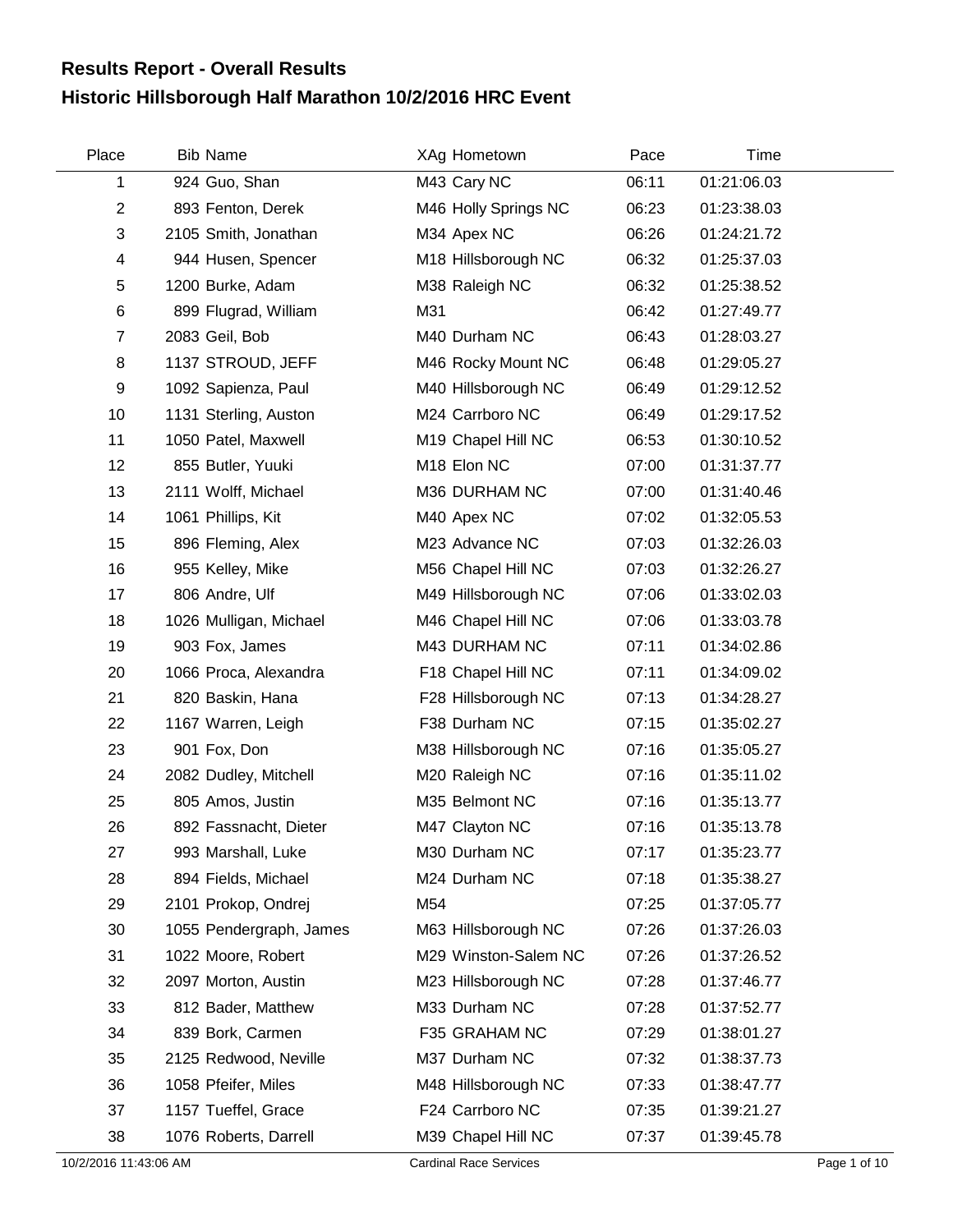| Place | <b>Bib Name</b>        | XAg Hometown        | Pace  | Time        |  |
|-------|------------------------|---------------------|-------|-------------|--|
| 39    | 869 Cook, Sean         | M44                 | 07:38 | 01:39:53.28 |  |
| 40    | 2106 Soloway, David    | M38 Princeton NJ    | 07:38 | 01:39:53.52 |  |
| 41    | 928 Hammond, Sara      | F31 Carrboro NC     | 07:38 | 01:40:00.52 |  |
| 42    | 1185 Wilcox, Kevin     | M31 GRAHAM NC       | 07:41 | 01:40:35.27 |  |
| 43    | 969 Lamberson, Laura   | F43 Hillsborough NC | 07:42 | 01:40:55.03 |  |
| 44    | 959 King, Stephen      | M37 Hillsborough NC | 07:44 | 01:41:24.03 |  |
| 45    | 1042 OConnell, Thomas  | M53 Chapel Hill NC  | 07:45 | 01:41:31.03 |  |
| 46    | 848 Brown, William     | M53 Chapel Hill NC  | 07:45 | 01:41:38.02 |  |
| 47    | 1126 Southgate, Mark   | M50 Hillsborough NC | 07:46 | 01:41:41.18 |  |
| 48    | 2049 Solomon, Mark     | M47 Hillsborough NC | 07:47 | 01:41:52.28 |  |
| 49    | 817 Barritt, Millie    | F40 Chapel Hill NC  | 07:47 | 01:41:53.07 |  |
| 50    | 1121 Smith, David      | M51 Chapel Hill NC  | 07:48 | 01:42:07.03 |  |
| 51    | 900 Forrester, Michael | M43 Rocky Mount NC  | 07:51 | 01:42:56.27 |  |
| 52    | 878 Davis, Sonia       | F50 Chapel Hill NC  | 07:52 | 01:43:00.53 |  |
| 53    | 1001 McClanahan, Jon   | M38 Chapel Hill NC  | 07:53 | 01:43:18.02 |  |
| 54    | 871 Couper, Rietta     | F57 Chapel Hill NC  | 07:54 | 01:43:33.52 |  |
| 55    | 979 Little II, Joseph  | M16 Charlotte NC    | 07:55 | 01:43:47.52 |  |
| 56    | 967 Kruse, Lauren      | F38 Hillsborough NC | 07:58 | 01:44:24.78 |  |
| 57    | 2093 Lord, Neal        | M45 Raleigh NC      | 08:00 | 01:44:43.77 |  |
| 58    | 1056 Perera, Shaluka   | M42 CARY NC         | 08:00 | 01:44:47.03 |  |
| 59    | 1070 RAINSFORD, JAMES  | M37 Hillsborough NC | 08:00 | 01:44:48.03 |  |
| 60    | 1155 Tubergen, Elissa  | F32 Hillsborough NC | 08:01 | 01:44:56.69 |  |
| 61    | 1165 Walters, Kevin    | M37 Hillsborough NC | 08:01 | 01:44:56.78 |  |
| 62    | 1166 Walters, Matthew  | M41                 | 08:01 | 01:44:57.02 |  |
| 63    | 1153 Treichler, Ryan   | M41 Raleigh NC      | 08:02 | 01:45:19.02 |  |
| 64    | 831 Black, Christopher | M45 RALEIGH NC      | 08:03 | 01:45:32.77 |  |
| 65    | 1052 Pedersen, Colin   | M34 Carrboro NC     | 08:04 | 01:45:38.77 |  |
| 66    | 867 Clewley, Derek     | M43 Hillsborough NC | 08:04 | 01:45:40.79 |  |
| 67    | 875 Curtin, Jennifer   | F40 BURLINGTON NC   | 08:05 | 01:45:48.52 |  |
| 68    | 1180 Whitman, Lori     | F36 Hillsborough NC | 08:05 | 01:45:50.74 |  |
| 69    | 856 Bynum, R.L.        | M56 Durham NC       | 08:05 | 01:45:50.78 |  |
| 70    | 823 Belin, Josh        | M25 Chapel Hill NC  | 08:05 | 01:45:55.52 |  |
| 71    | 2084 Gerdts, James     | M44 Raleigh NC      | 08:05 | 01:45:56.77 |  |
| 72    | 1064 Piracci, Michael  | M58 DURHAM NC       | 08:06 | 01:46:00.52 |  |
| 73    | 923 Grube, Alyssa      | F24 Carrboro NC     | 08:07 | 01:46:19.03 |  |
| 74    | 1049 Parker, Dean      | M49 Apex NC         | 08:09 | 01:46:43.72 |  |
| 75    | 1007 McGregor, Stephen | M38 Hillsborough NC | 08:11 | 01:47:07.03 |  |
| 76    | 1074 Reilly, Ken       | M46 Hillsborough NC | 08:11 | 01:47:08.52 |  |
| 77    | 818 Barritt, Sid       | M42 Chapel Hill NC  | 08:12 | 01:47:30.02 |  |
| 78    | 876 Curtis, Danielle   | F19 Chapel Hill NC  | 08:13 | 01:47:33.03 |  |
| 79    | 1146 Taylor, Renee     | F41 Cary NC         | 08:13 | 01:47:34.27 |  |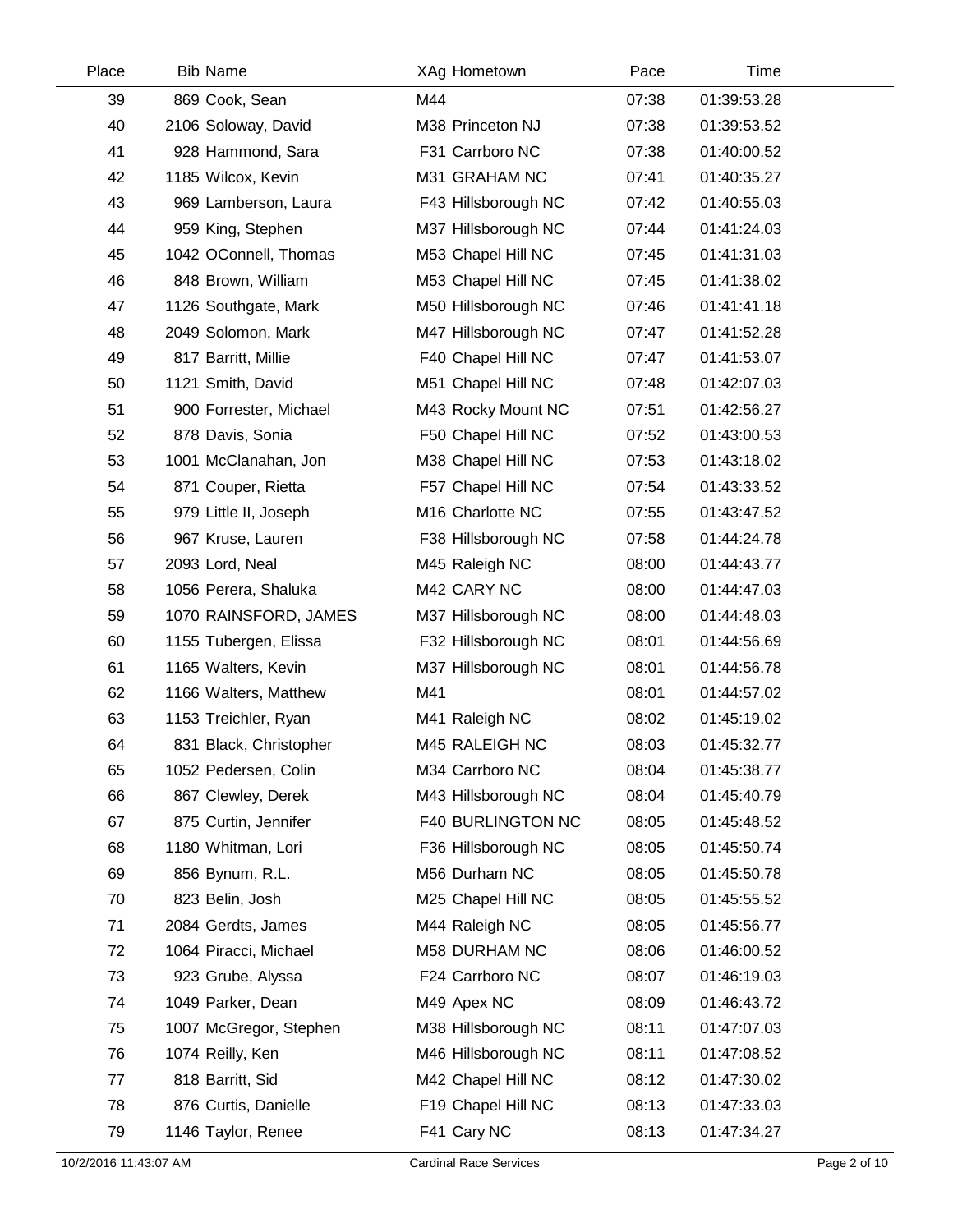| Place | <b>Bib Name</b>           | XAg Hometown        | Pace  | Time        |  |
|-------|---------------------------|---------------------|-------|-------------|--|
| 80    | 2120 Pipkin, Andrew       | M46 RALEIGH NC      | 08:16 | 01:48:19.27 |  |
| 81    | 860 Chamra, Melisha       | F35 Gibsonville NC  | 08:16 | 01:48:19.28 |  |
| 82    | 978 Little, Vernon        | M45 Hillsborough NC | 08:19 | 01:48:55.02 |  |
| 83    | 1045 Olmedo, Jose Gabriel | M46 Carrboro NC     | 08:19 | 01:48:55.52 |  |
| 84    | 2113 Cox, Joy             | F31 Chapel Hill NC  | 08:19 | 01:48:56.56 |  |
| 85    | 2114 Jobe, Erin           | F29 Pittsboro NC    | 08:19 | 01:48:58.77 |  |
| 86    | 1175 Wells, Jeff          | M46 Hillsborough NC | 08:20 | 01:49:13.28 |  |
| 87    | 2110 Wilging, Sally       | F52 Cary NC         | 08:21 | 01:49:17.28 |  |
| 88    | 850 Brubaker, John        | M49 New Hill NC     | 08:21 | 01:49:17.78 |  |
| 89    | 1100 Schroeder, Brooke    | F20 Huntersville NC | 08:22 | 01:49:31.52 |  |
| 90    | 1039 Obenshain, Cedelia   | F15 Hillsborough NC | 08:23 | 01:49:49.27 |  |
| 91    | 982 Lowe, Charles         | M57 Fayetteville NC | 08:23 | 01:49:54.27 |  |
| 92    | 863 Chhorm, Sam           | M43 Chapel Hill NC  | 08:24 | 01:49:57.03 |  |
| 93    | 868 Cobb, Michael         | M48 Hillsborough NC | 08:24 | 01:49:57.77 |  |
| 94    | 849 Brown, Zachary        | M33 DURHAM NC       | 08:24 | 01:50:00.77 |  |
| 95    | 844 Brewer, Justin        | M35 Hillsborough NC | 08:28 | 01:50:59.27 |  |
| 96    | 2098 Pavey, Christine     | F25 DURHAM NC       | 08:28 | 01:50:59.53 |  |
| 97    | 1025 Morris, Pete         | M54 Clemmons NC     | 08:29 | 01:51:05.27 |  |
| 98    | 1149 Thomas, Jody         | M45 Chapel Hill NC  | 08:29 | 01:51:13.52 |  |
| 99    | 822 Beeson, Kirk          | M40 Chapel Hill NC  | 08:30 | 01:51:26.27 |  |
| 100   | 2128 Gartin, Joseph       | M26 Timberlake NC   | 08:31 | 01:51:28.78 |  |
| 101   | 984 Macaulay, Alastair    | M47 Raleigh NC      | 08:34 | 01:52:11.28 |  |
| 102   | 1128 Staley, David        | M32 Hillsborough NC | 08:34 | 01:52:17.77 |  |
| 103   | 2119 Ross, Mary           | F42 Hillsborough NC | 08:35 | 01:52:20.52 |  |
| 104   | 1030 Nambiar, Shyam       | M27 Mebane NC       | 08:35 | 01:52:32.77 |  |
| 105   | 1168 Warren, Louisa       | F33 Durham NC       | 08:36 | 01:52:41.53 |  |
| 106   | 1031 Neely, Carter        | M29 Durham NC       | 08:38 | 01:53:00.53 |  |
| 107   | 1062 Pierce, Michael      | M40 Hurdle Mills NC | 08:39 | 01:53:15.02 |  |
| 108   | 1059 Pfeifer, Tami        | F45 Hillsborough NC | 08:39 | 01:53:19.27 |  |
| 109   | 1191 Woodbeck, Josh       | M35 Hillsborough NC | 08:39 | 01:53:20.52 |  |
| 110   | 2088 Heinbach, Montana    | F18 Jamestown NC    | 08:43 | 01:54:16.02 |  |
| 111   | 974 Lee, Jessica          | F46 Chapel Hill NC  | 08:43 | 01:54:17.49 |  |
| 112   | 1150 Thompson, Matthew    | M46 Durham NC       | 08:44 | 01:54:22.77 |  |
| 113   | 957 Kincaid, Charles      | M67 Durham NC       | 08:45 | 01:54:39.27 |  |
| 114   | 845 Brock, Gerald         | M53 Apex NC         | 08:45 | 01:54:43.78 |  |
| 115   | 912 Gilbert, Andy         | M57 Raleigh NC      | 08:45 | 01:54:43.78 |  |
| 116   | 1044 Oldham, John         | M35 GRAHAM NC       | 08:46 | 01:54:44.77 |  |
| 117   | 949 Johnson, Emma         | F18 Chapel Hill NC  | 08:46 | 01:54:50.77 |  |
| 118   | 972 LATIMER, PATTI        | F44 DURHAM NC       | 08:46 | 01:54:52.77 |  |
| 119   | 1088 Burch, Nick          | M31 Hillsborough NC | 08:47 | 01:54:59.27 |  |
| 120   | 931 Harrison, Wayne       | M57 Stoneville NA   | 08:48 | 01:55:16.27 |  |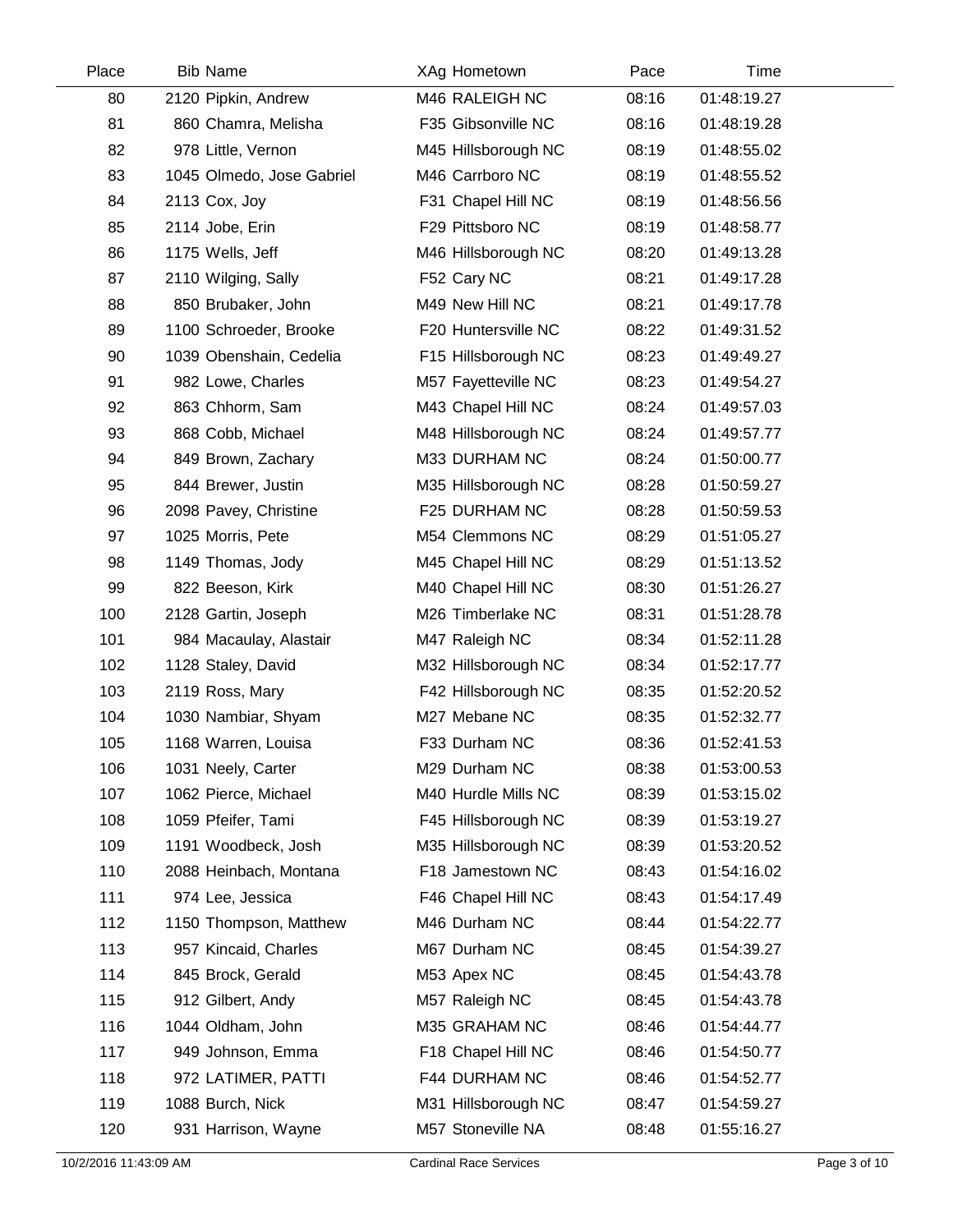| Place | <b>Bib Name</b>         |     | XAg Hometown        | Pace  | Time        |  |
|-------|-------------------------|-----|---------------------|-------|-------------|--|
| 121   | 815 Barnhill, Cole      |     | M18 Durham NC       | 08:48 | 01:55:18.02 |  |
| 122   | 2124 Wieand, David      |     | M24 Hillsborough NC | 08:48 | 01:55:21.52 |  |
| 123   | 1132 Stevens, Eric      |     | M47 Bahama NC       | 08:49 | 01:55:31.24 |  |
| 124   | 1038 Nunn, Nora         |     | F30 Durham NC       | 08:49 | 01:55:31.27 |  |
| 125   | 864 Clark, Katie        |     | F14 Hillsborough NC | 08:50 | 01:55:43.97 |  |
| 126   | 1120 Slowin, Amy        |     | F43 Rougemont NC    | 08:50 | 01:55:44.52 |  |
| 127   | 1178 White, Amy         |     | F39 Durham NC       | 08:50 | 01:55:44.54 |  |
| 128   | 1113 Shilling, Michael  |     | M56 Durham NC       | 08:50 | 01:55:44.54 |  |
| 129   | 962 Knight, Jason       |     | M36 Raleigh NC      | 08:51 | 01:55:52.02 |  |
| 130   | 1094 Saunders, Gary     |     | M63 Chapel Hill NC  | 08:52 | 01:56:03.52 |  |
| 131   | 943 Husband, Kate       |     | F29 WAKE FOREST N   | 08:54 | 01:56:29.53 |  |
| 132   | 937 Hess, Megan         |     | F26 Chicago IL      | 08:54 | 01:56:30.52 |  |
| 133   | 999 McAdams, Margaret   |     | F51 Durham NC       | 08:54 | 01:56:33.27 |  |
| 134   | 1086 Rubinas, Pete      |     | M41 Pittsboro NC    | 08:55 | 01:56:47.77 |  |
| 135   | 1174 Wells, Aosha       |     | M19 Hillsborough NC | 08:57 | 01:57:17.73 |  |
| 136   | 1067 Ragette, Oak       |     | M41 Durham NC       | 08:58 | 01:57:30.68 |  |
| 137   | 2122 Jingozian, Jim     |     | M30 Hillsborough NC | 08:59 | 01:57:39.78 |  |
| 138   | 2048 George, Sarah      |     | F28 Hillsborough NC | 08:59 | 01:57:39.79 |  |
| 139   | 1004 McDonald, Andrew   | M33 |                     | 09:00 | 01:57:50.52 |  |
| 140   | 1172 Webb, Carlos       |     | M48 Chapel Hill NC  | 09:00 | 01:57:54.02 |  |
| 141   | 803 Allred, Jacquelyn   |     | F43 Gibsonville NC  | 09:00 | 01:58:00.03 |  |
| 142   | 1177 White, Adam        |     | M40 Durham NC       | 09:02 | 01:58:16.28 |  |
| 143   | 819 Bartholomew, Andrew |     | M36 Hillsborough NC | 09:02 | 01:58:18.79 |  |
| 144   | 813 Baker, Courtney     |     | F34 Mebane NC       | 09:02 | 01:58:19.52 |  |
| 145   | 1012 Merritt, Kathy     |     | F62 DURHAM NC       | 09:03 | 01:58:27.02 |  |
| 146   | 838 Boretti, Matthew    |     | M45 Raleigh NC      | 09:03 | 01:58:39.03 |  |
| 147   | 990 Mann, Hollie        |     | F37 Chapel Hill NC  | 09:05 | 01:58:54.77 |  |
| 148   | 996 Matthews, Scott     |     | M38 Hillsborough NC | 09:05 | 01:58:59.27 |  |
| 149   | 1103 Schumacher, Matt   |     | M21 Efland NC       | 09:06 | 01:59:13.03 |  |
| 150   | 921 Griffin, Todd       |     | M48 Raleigh NC      | 09:09 | 01:59:46.27 |  |
| 151   | 830 Biediger, Melissa   |     | F28 Chapel Hill NC  | 09:09 | 01:59:47.28 |  |
| 152   | 1151 Tierney, Emily     |     | F23 Chapel Hill NC  | 09:09 | 01:59:47.52 |  |
| 153   | 1102 ScHumacher, Alan   |     | M59 Efland NC       | 09:09 | 01:59:50.52 |  |
| 154   | 930 Hardin, Lane        |     | M48 Hillsborough NC | 09:09 | 01:59:56.77 |  |
| 155   | 986 Machovec, Kelly     |     | F38 Hillsborough NC | 09:11 | 02:00:23.78 |  |
| 156   | 2095 Minton, Robb       |     | M65 Hillsborough NC | 09:13 | 02:00:39.78 |  |
| 157   | 1144 Supina, Matt       |     | M47 Cary NC         | 09:14 | 02:00:51.02 |  |
| 158   | 2046 Barsness, Kari     |     | F42 Raleigh NC      | 09:15 | 02:01:16.78 |  |
| 159   | 1024 Morris, Kenny      |     | M23 High Point NC   | 09:17 | 02:01:31.03 |  |
| 160   | 897 Fleming, Andrea     |     | F46 Hillsborough NC | 09:17 | 02:01:41.02 |  |
| 161   | 965 Krebs, Ken          |     | M55 Hillsborough NC | 09:18 | 02:01:48.27 |  |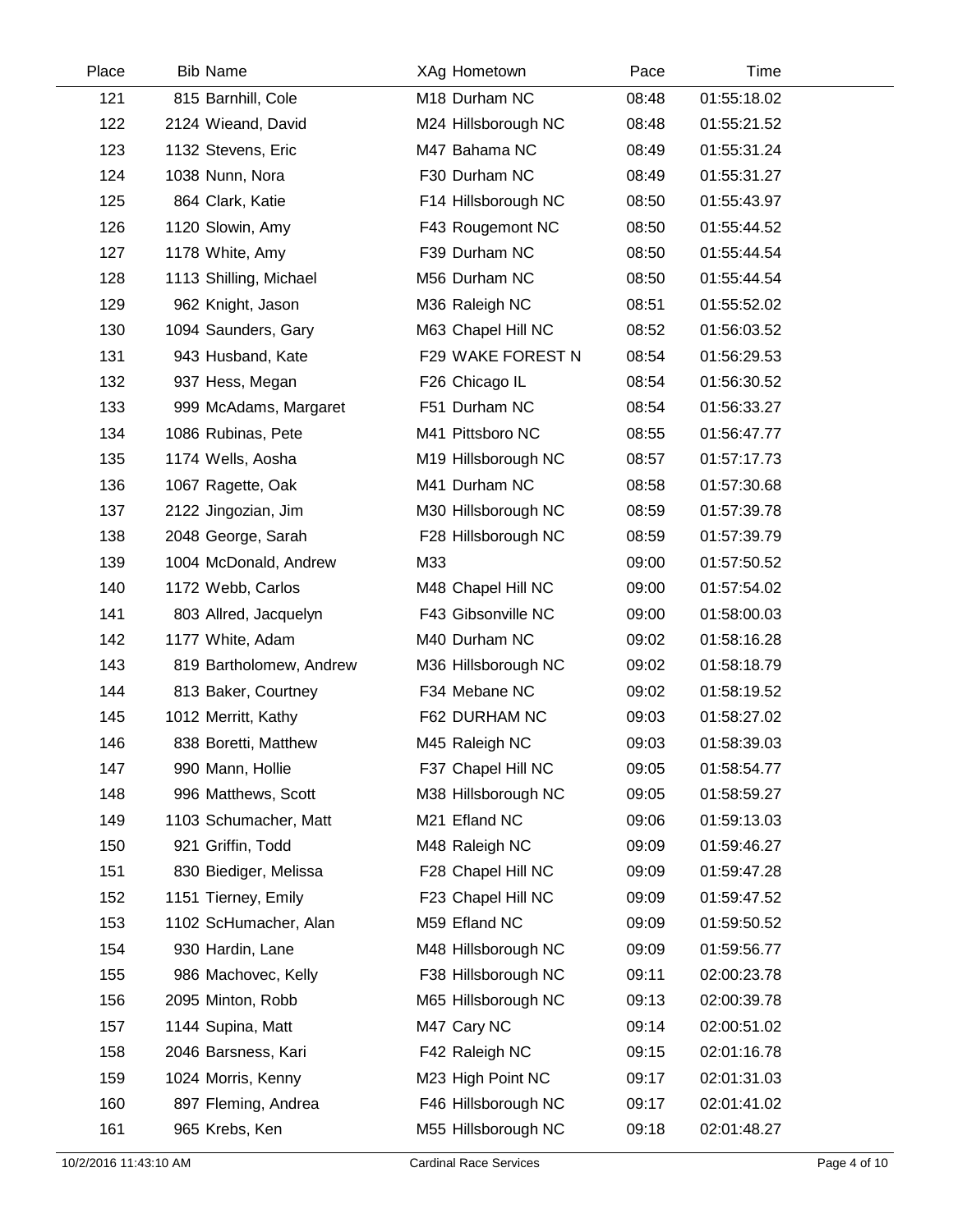| Place | <b>Bib Name</b>         | XAg Hometown             | Pace  | Time        |  |
|-------|-------------------------|--------------------------|-------|-------------|--|
| 162   | 1159 Tyll, David        | M42 Hillsborough NC      | 09:18 | 02:01:51.52 |  |
| 163   | 826 Berrien, Kate       | F47 Hillsborough NC      | 09:19 | 02:02:06.77 |  |
| 164   | 1069 Rainey, Hannah     | F28 Raleigh NC           | 09:19 | 02:02:07.53 |  |
| 165   | 1047 Osborne, Mary Beth | F49 Durham NC            | 09:20 | 02:02:18.20 |  |
| 166   | 1194 Yavelak, Joseph    | M33 Gastonia NC          | 09:20 | 02:02:21.02 |  |
| 167   | 1057 Pettigrew, Andrew  | M69 Durham NC            | 09:20 | 02:02:22.52 |  |
| 168   | 1179 White, Dana        | F41 Hillsborough NC      | 09:21 | 02:02:30.78 |  |
| 169   | 1093 Sato, Mayu         | F32 Raleigh NC           | 09:22 | 02:02:37.77 |  |
| 170   | 1142 Summers, Cassie    | F36 Hillsborough NC      | 09:22 | 02:02:43.03 |  |
| 171   | 1110 Shaffer, Megan     | <b>F44 BURLINGTON NC</b> | 09:23 | 02:02:54.60 |  |
| 172   | 870 Cooke, Sandra       | F37 Haw River NC         | 09:23 | 02:02:54.77 |  |
| 173   | 975 Legere, Jeffrey     | M60 DURHAM NC            | 09:24 | 02:03:11.77 |  |
| 174   | 807 Anile, Teresa       | F49 Hillsborough NC      | 09:25 | 02:03:17.03 |  |
| 175   | 942 Hunter, Jon         | M54 Durham NC            | 09:25 | 02:03:23.03 |  |
| 176   | 916 Goodnight, Henry    | M56                      | 09:25 | 02:03:25.27 |  |
| 177   | 883 Doherty, Kelly      | F40 Hillsborough NC      | 09:27 | 02:03:53.94 |  |
| 178   | 1087 Ruppenkamp, Jill   | F39 Garner NC            | 09:29 | 02:04:10.58 |  |
| 179   | 1072 Reaves, Dick       | M67 Cary NC              | 09:29 | 02:04:11.34 |  |
| 180   | 909 Gibbs, Danielle     | F39 Mebane NC            | 09:32 | 02:04:53.84 |  |
| 181   | 1192 Woods, Chante      | F39 Hillsborough NC      | 09:34 | 02:05:20.33 |  |
| 182   | 956 Kelly, Caitlin      | F43 Hillsborough NC      | 09:34 | 02:05:21.59 |  |
| 183   | 1158 Tutino, Elizabeth  | F24 DURHAM NC            | 09:34 | 02:05:25.08 |  |
| 184   | 953 Kanopoulos, Nichole | F29 Carrboro NC          | 09:35 | 02:05:34.53 |  |
| 185   | 1013 Messina, Julie     | F39 Durham NC            | 09:35 | 02:05:36.33 |  |
| 186   | 906 Garner, Quinn       | M16 Hillsborough NC      | 09:36 | 02:05:40.56 |  |
| 187   | 1018 Millies, Lynne     | F47 Hillsborough NC      | 09:36 | 02:05:40.60 |  |
| 188   | 2090 Johnson, Willie    | M50 Bahama NC            | 09:36 | 02:05:49.08 |  |
| 189   | 1040 Obenshain, Kathryn | F16 Hillsborough NC      | 09:37 | 02:06:02.33 |  |
| 190   | 991 Manwaring, Jim      | M61 Hurdle Mills NC      | 09:37 | 02:06:03.58 |  |
| 191   | 1060 Phelps, Janey      | F41 DURHAM NC            | 09:38 | 02:06:05.83 |  |
| 192   | 1163 Wallen, Michelle   | F39 Hillsborough NC      | 09:38 | 02:06:12.33 |  |
| 193   | 971 Lang, Kathryn       | F29 Carrboro NC          | 09:38 | 02:06:17.58 |  |
| 194   | 968 Kuhn, Tom           | M49 Hillsborough NC      | 09:39 | 02:06:19.58 |  |
| 195   | 2115 Hotelling, Jim     | M69 Chapel Hill NC       | 09:40 | 02:06:31.59 |  |
| 196   | 1161 Vann, Bill         | M68 Chapel Hill NC       | 09:40 | 02:06:32.34 |  |
| 197   | 987 Mack, Kervin        | M36 Hillsborough NC      | 09:41 | 02:06:47.33 |  |
| 198   | 2123 Wieand, Bruce      | M59 Hillsborough NC      | 09:41 | 02:06:51.59 |  |
| 199   | 1127 Spagnardi, Colleen | F35 DURHAM NC            | 09:44 | 02:07:33.09 |  |
| 200   | 1084 Ross, Katie        | F30 DURHAM NC            | 09:45 | 02:07:43.58 |  |
| 201   | 976 Limer, Chris        | M25 Durham NC            | 09:45 | 02:07:48.34 |  |
| 202   | 1114 Shultz, Allison    | F35 Hillsborough NC      | 09:47 | 02:08:10.59 |  |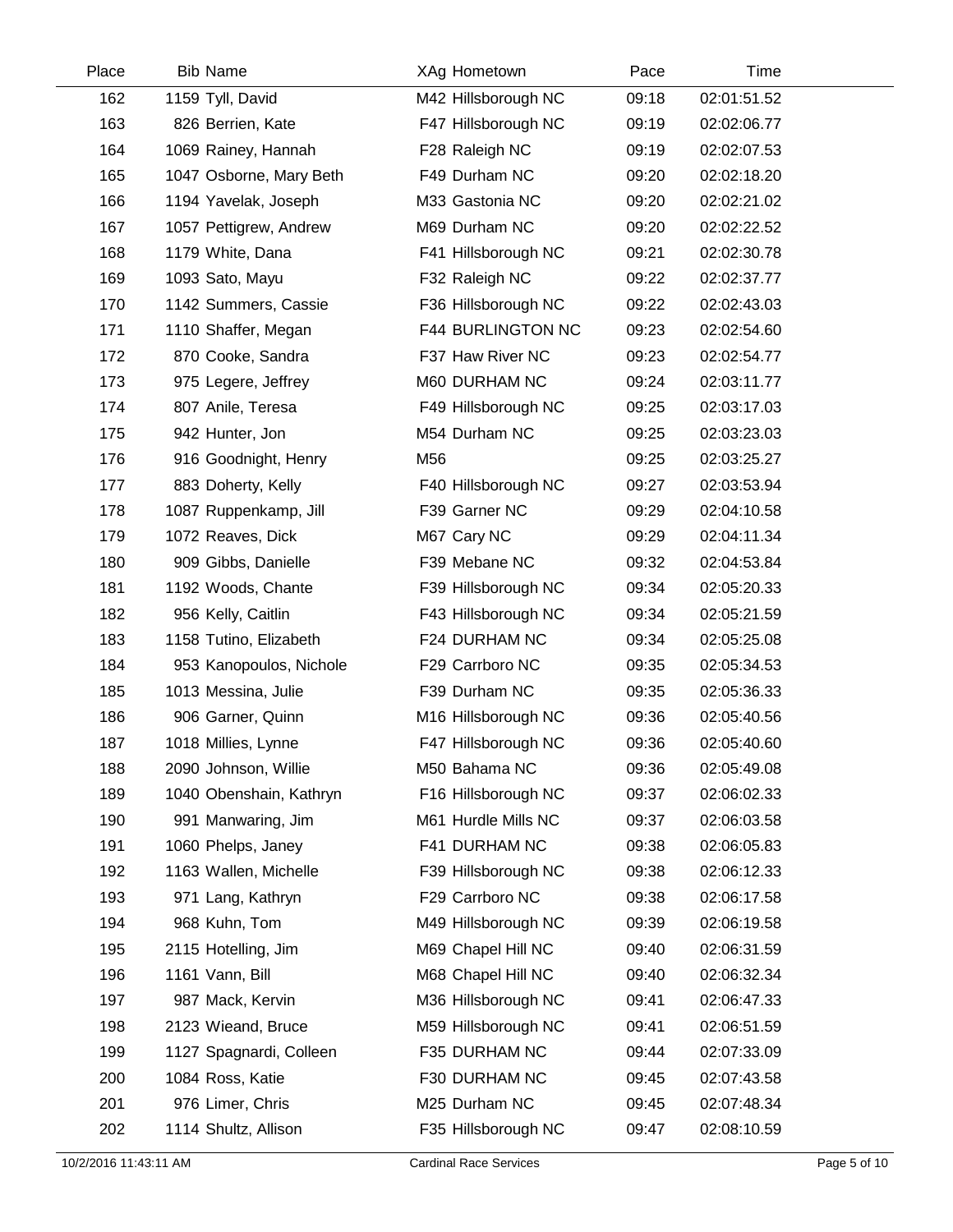| Place | <b>Bib Name</b>              | XAg Hometown         | Pace  | Time        |  |
|-------|------------------------------|----------------------|-------|-------------|--|
| 203   | 2112 taylor, libby           | f34                  | 09:47 | 02:08:11.08 |  |
| 204   | 1053 Peek, Chrysti           | F35 Durham NC        | 09:49 | 02:08:31.34 |  |
| 205   | 1054 Peek, Cliff             | M46 Durham NC        | 09:49 | 02:08:31.59 |  |
| 206   | 2081 Davis, Matt             | M49 Raleigh NC       | 09:49 | 02:08:41.59 |  |
| 207   | 2080 Davis, John             | M51 Youngsville NC   | 09:49 | 02:08:42.08 |  |
| 208   | 939 Hopkins, Sue             | F58 Durham NC        | 09:50 | 02:08:55.33 |  |
| 209   | 821 Baynes, Sidney           | M44 Zebulon NC       | 09:51 | 02:09:06.37 |  |
| 210   | 1116 Sikes, Thomas           | M16 Hillsborough NC  | 09:51 | 02:09:08.08 |  |
| 211   | 1014 Metzger, LeighAnn       | F36 Chapel Hill NC   | 09:52 | 02:09:13.09 |  |
| 212   | 1032 Nelson, Brian           | M30 Burlington NC    | 09:52 | 02:09:20.59 |  |
| 213   | 907 Giamberardino, Charles   | M35 Hillsborough NC  | 09:52 | 02:09:21.75 |  |
| 214   | 908 Giamberardino, Stephanie | F28 Hillsborough NC  | 09:53 | 02:09:21.84 |  |
| 215   | 905 Gambill, Renee           | F45 Chapel Hill NC   | 09:53 | 02:09:31.34 |  |
| 216   | 904 Fried, Mike              | M48 Chapel Hill NC   | 09:54 | 02:09:39.09 |  |
| 217   | 2102 Rath, Martha            | F46 Chapel Hill NC   | 09:54 | 02:09:41.84 |  |
| 218   | 2094 Mayo, Rodney            | M51 Chapel Hill NC   | 09:58 | 02:10:29.09 |  |
| 219   | 1091 Sapienza, Erin          | F42 Hillsborough NC  | 10:00 | 02:10:53.84 |  |
| 220   | 2108 Wall, Mark              | M33 East Bend NC     | 10:01 | 02:11:11.59 |  |
| 221   | 970 Lambert, Kellar          | F42 Winston Salem NC | 10:01 | 02:11:16.09 |  |
| 222   | 1147 Teague, Ted             | M45 Winston Salem NC | 10:01 | 02:11:16.34 |  |
| 223   | 1073 Reddington, Krista      | F42 Hillsborough NC  | 10:03 | 02:11:43.59 |  |
| 224   | 884 Doolittle, Sharon        | F49 Rougemont NC     | 10:03 | 02:11:44.58 |  |
| 225   | 829 Berry, Stephen           | M29 Hillsborough NC  | 10:05 | 02:12:09.68 |  |
| 226   | 828 Berry, Melissa           | F31 Winston Salem NC | 10:05 | 02:12:10.58 |  |
| 227   | 1017 Miller, Mary Gwen       | F22 CHARLOTTE NC     | 10:06 | 02:12:13.09 |  |
| 228   | 2099 Powell, Jill            | F36 Hillsborough NC  | 10:07 | 02:12:30.83 |  |
| 229   | 1112 Sheppard, Arthur        | M38 Raleigh NC       | 10:08 | 02:12:50.09 |  |
| 230   | 995 Matthews, Kim            | F54 Raleigh NC       | 10:09 | 02:12:51.83 |  |
| 231   | 887 Eanes, William           | M43 Hillsborough NC  | 10:10 | 02:13:08.09 |  |
| 232   | 1104 Schwartz, Angela        | F36 Hillsborough NC  | 10:11 | 02:13:22.84 |  |
| 233   | 2116 Johnson, Thomas         | M51 DURHAM NC        | 10:12 | 02:13:39.60 |  |
| 234   | 888 Edwards, Kevin           | M42 Hurdle Mills NC  | 10:12 | 02:13:41.58 |  |
| 235   | 1182 Whitt, Leah             | F26 Fuquay-Varina NC | 10:13 | 02:13:48.84 |  |
| 236   | 1176 Wheelis, Sandi          | F45 Hillsborough NC  | 10:13 | 02:13:52.08 |  |
| 237   | 988 Madison, Tivon           | M38 Durham NC        | 10:13 | 02:13:55.33 |  |
| 238   | 1141 Sullivan, Brian         | M35 Hillsborough NC  | 10:16 | 02:14:24.83 |  |
| 239   | 895 Finnegan, Tim            | M44 Hillsborough NC  | 10:16 | 02:14:26.58 |  |
| 240   | 1075 Resendez, Maricela      | F49 Raleigh NC       | 10:18 | 02:14:51.58 |  |
| 241   | 2085 Germenis, J             | M61 Chapel Hill NC   | 10:18 | 02:14:53.33 |  |
| 242   | 832 Blatchley, Chuck         | M62 Raleigh NC       | 10:18 | 02:14:54.58 |  |
| 243   | 1101 Schroeder, Susan        | F49 Huntersville NC  | 10:22 | 02:15:46.08 |  |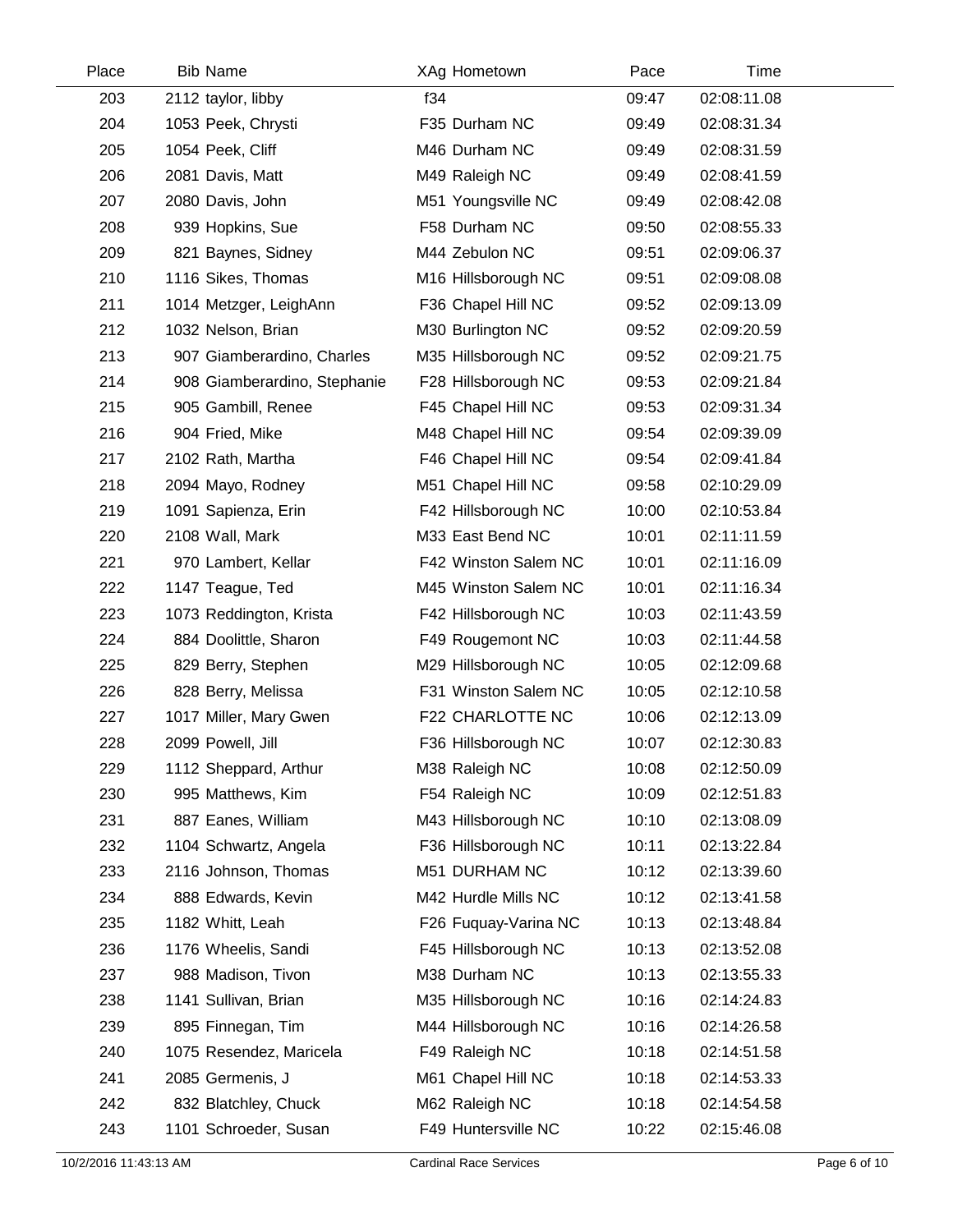| Place | <b>Bib Name</b>            | XAg Hometown        | Pace  | Time        |  |
|-------|----------------------------|---------------------|-------|-------------|--|
| 244   | 827 Berry, Mary            | F30 Hillsborough NC | 10:22 | 02:15:48.59 |  |
| 245   | 934 Henningsen, Carrie     | F52 Snow Camp NC    | 10:24 | 02:16:08.33 |  |
| 246   | 825 Bennett, Vanessa       | F24 Durham NC       | 10:25 | 02:16:21.33 |  |
| 247   | 1136 Strong, Sundae        | F49 Raleigh NC      | 10:25 | 02:16:31.59 |  |
| 248   | 1124 Soticheck, Lisa       | F32 Apex NC         | 10:26 | 02:16:36.09 |  |
| 249   | 1085 Rossi, Jennifer       | F35 Cary NC         | 10:26 | 02:16:36.35 |  |
| 250   | 2103 Roland, Kristin       | F46 Concord NC      | 10:26 | 02:16:38.15 |  |
| 251   | 2077 Carroll, Big D        | M52 Mt Pleasant NC  | 10:26 | 02:16:38.33 |  |
| 252   | 1130 Sterling, Anna        | F37 Hillsborough NC | 10:27 | 02:16:47.59 |  |
| 253   | 963 Knight, Larry          | M73 Hillsborough NC | 10:28 | 02:17:01.08 |  |
| 254   | 833 Bolick, Cheryl         | F46 Chapel Hill NC  | 10:29 | 02:17:16.58 |  |
| 255   | 861 Chappell, Heather      | F38 Chapel Hill NC  | 10:31 | 02:17:45.84 |  |
| 256   | 2086 Germenis, Sandra      | F54 Chapel Hill NC  | 10:31 | 02:17:47.59 |  |
| 257   | 1139 Struckmeyer, Tom      | M51 Durham NC       | 10:32 | 02:17:59.34 |  |
| 258   | 1048 Pannell, John         | M52 BURLINGTON NC   | 10:33 | 02:18:09.33 |  |
| 259   | 2078 Chao, Chris           | M43 Raleigh NC      | 10:33 | 02:18:14.58 |  |
| 260   | 922 Grove, Neil            | M41 Hillsborough NC | 10:34 | 02:18:19.34 |  |
| 261   | 1008 McIntosh, Katelyn     | F22 Carrboro NC     | 10:34 | 02:18:23.84 |  |
| 262   | 804 Altman, Brett          | M37 DURHAM NC       | 10:34 | 02:18:31.83 |  |
| 263   | 1148 Ter Horst, Marc       | M51 Chapel Hill NC  | 10:36 | 02:18:49.59 |  |
| 264   | 1078 Rocha, Ana            | F29 Durham NC       | 10:36 | 02:18:49.83 |  |
| 265   | 985 MacDougall, Jacquelyn  | F43 Durham NC       | 10:37 | 02:19:11.08 |  |
| 266   | 1019 Mincey, Mary          | F26 Hillsborough NC | 10:38 | 02:19:22.58 |  |
| 267   | 1125 Soto, Linda Carolina  | F48 Carrboro NC     | 10:39 | 02:19:33.08 |  |
| 268   | 1079 Rodgers, Deb          | F55 Chapel Hill NC  | 10:40 | 02:19:37.59 |  |
| 269   | 1009 Mclaughlin, David     | M50 Creedmoor NC    | 10:42 | 02:20:16.34 |  |
| 270   | 973 Lawson, Merissa        | F38 Durham NC       | 10:43 | 02:20:16.84 |  |
| 271   | 840 Boxter, John           | M30 Hillsborough NC | 10:44 | 02:20:41.58 |  |
| 272   | 940 Horner, Stacy          | F36 DURHAM NC       | 10:45 | 02:20:45.34 |  |
| 273   | 998 Mbadugha, Bessie       | F41 Mebane NC       | 10:45 | 02:20:45.59 |  |
| 274   | 2045 Gorycki, Laura        | F51 Pfafftown NC    | 10:47 | 02:21:13.84 |  |
| 275   | 1193 Wright, Whit          | M30 DURHAM NC       | 10:47 | 02:21:14.84 |  |
| 276   | 1140 Stucky, Ruth          | F30 Durham NC       | 10:47 | 02:21:14.84 |  |
| 277   | 2092 Lord, Heather         | F41 Raleigh NC      | 10:47 | 02:21:20.33 |  |
| 278   | 2089 Johnson, LaRee        | F44 RALEIGH NC      | 10:48 | 02:21:34.58 |  |
| 279   | 1145 Tavernise, Adriana    | F44 Mebane NC       | 10:50 | 02:21:49.83 |  |
| 280   | 1119 Simon, Liliana        | F42 Hillsborough NC | 10:50 | 02:21:56.59 |  |
| 281   | 1068 Ragin, Renee Michelle | F27 DURHAM NC       | 10:50 | 02:21:59.09 |  |
| 282   | 980 Lloyd, Traci           | F44 Mebane NC       | 10:51 | 02:22:13.59 |  |
| 283   | 846 Brockman, John         | M55 Mebane NC       | 10:53 | 02:22:35.34 |  |
| 284   | 886 Dwyer, Jeni            | F40                 | 10:53 | 02:22:37.34 |  |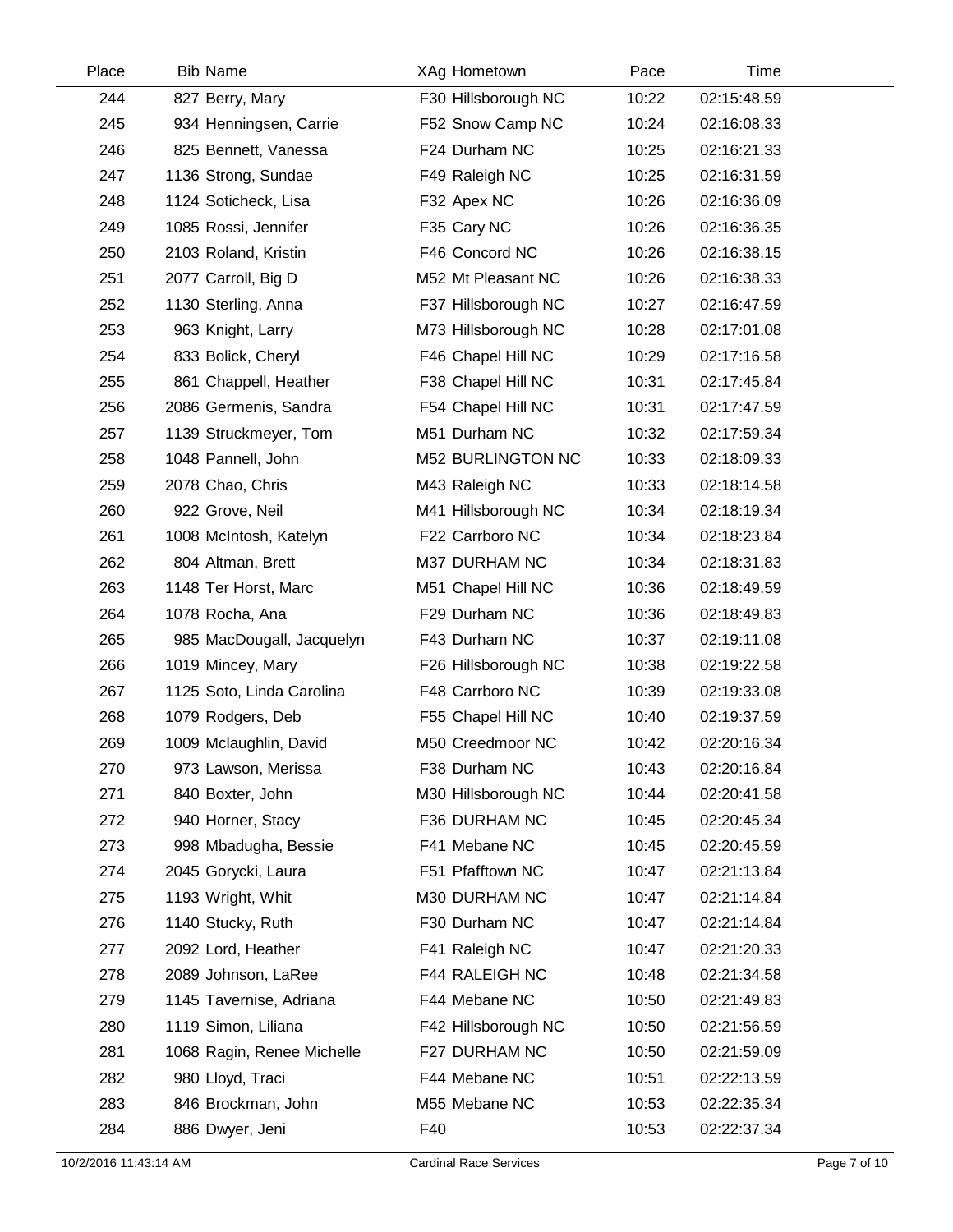| Place | <b>Bib Name</b>             | XAg Hometown        | Pace  | Time        |  |
|-------|-----------------------------|---------------------|-------|-------------|--|
| 285   | 851 Bryson, Victoria        | F40 Chapel Hill NC  | 10:53 | 02:22:37.59 |  |
| 286   | 842 Bradshaw, Daniel        | M45 Hillsborough NC | 10:55 | 02:23:03.33 |  |
| 287   | 1095 Saunders, Pam          | F52 Mebane NC       | 10:57 | 02:23:23.34 |  |
| 288   | 932 Hartfield-Supina, Gail  | F47 Cary NC         | 10:57 | 02:23:25.59 |  |
| 289   | 847 Brodie, Kelvin          | M59 Durham NC       | 10:57 | 02:23:32.71 |  |
| 290   | 1071 Ratliff, Brenda        | F51 Hillsborough NC | 10:59 | 02:23:53.59 |  |
| 291   | 1083 Roman Jr., Hector      | M17 Fayetteville NC | 11:00 | 02:24:03.58 |  |
| 292   | 881 Divakaran, Darshan      | M30 RALEIGH NC      | 11:00 | 02:24:10.37 |  |
| 293   | 2096 Mitchell, Preston      | M53 Raleigh NC      | 11:01 | 02:24:15.08 |  |
| 294   | 1134 Storrow, Lee           | M27 Chapel Hill NC  | 11:01 | 02:24:15.34 |  |
| 295   | 808 Armstrong-Carter, Denis | M17 Chapel Hill NC  | 11:01 | 02:24:18.33 |  |
| 296   | 1015 Mika, Sheryl           | F52 Hillsborough NC | 11:01 | 02:24:18.83 |  |
| 297   | 2117 Rothman, Larry         | M56 Morrisville NC  | 11:01 | 02:24:24.83 |  |
| 298   | 1106 Scott, Carter          | M15 Chapel Hill NC  | 11:01 | 02:24:25.09 |  |
| 299   | 2127 Kenneth, Woods         | M42 BURLINGTON NC   | 11:02 | 02:24:33.83 |  |
| 300   | 1046 Olson, Daniel          | M32 Hubert NC       | 11:02 | 02:24:36.09 |  |
| 301   | 1082 Roman, Hector          | M43 Fayetteville NC | 11:04 | 02:24:58.08 |  |
| 302   | 872 Cowan, Dave             | M37 Hillsborough NC | 11:04 | 02:25:00.33 |  |
| 303   | 950 Johnson, Jodie          | F52 Hillsborough NC | 11:06 | 02:25:21.84 |  |
| 304   | 1115 Sikes, Kristin         | F42 Hillsborough NC | 11:06 | 02:25:24.34 |  |
| 305   | 1096 Scaggs, Donna          | F53 Durham NC       | 11:07 | 02:25:40.08 |  |
| 306   | 2109 Waseleski, Barry       | M53 Durham NC       | 11:07 | 02:25:40.09 |  |
| 307   | 1037 Nickerson, Nick        | M70 Chapel Hill NC  | 11:10 | 02:26:18.34 |  |
| 308   | 1123 Smith, Susan           | F58 Mebane NC       | 11:12 | 02:26:40.59 |  |
| 309   | 800 Abramson, Kyle          | M43 CARY NC         | 11:12 | 02:26:43.84 |  |
| 310   | 858 Cathey, Katherine       | F38 Hillsborough NC | 11:13 | 02:26:59.59 |  |
| 311   | 2126 Roaquin, Sonny         | M50 Durham NC       | 11:14 | 02:27:05.84 |  |
| 312   | 824 Belza, Kareen           | F39 Carrboro NC     | 11:15 | 02:27:20.59 |  |
| 313   | 1063 Piontak, Corrie        | F40 Chapel Hill NC  | 11:15 | 02:27:23.80 |  |
| 314   | 854 Burleson, Jill          | F45 Durham NC       | 11:15 | 02:27:24.34 |  |
| 315   | 925 Hackney, Loretta        | F47 Chapel Hill NC  | 11:15 | 02:27:24.83 |  |
| 316   | 836 Boone, Jason            | M41 Durham NC       | 11:16 | 02:27:31.84 |  |
| 317   | 843 Brewer, Brooke          | F35 Hillsborough NC | 11:16 | 02:27:33.08 |  |
| 318   | 1135 Stouder, April         | F40 Chapel Hill NC  | 11:17 | 02:27:48.09 |  |
| 319   | 1090 Rutledge, Scott        | M43 Apex NC         | 11:18 | 02:28:03.33 |  |
| 320   | 989 Major, Cynthia          | F56 Garner NC       | 11:19 | 02:28:10.83 |  |
| 321   | 935 Hensel, Erin            | F36 Durham NC       | 11:21 | 02:28:35.33 |  |
| 322   | 914 Goodfred, Bethany       | F24 Raleigh NC      | 11:21 | 02:28:37.84 |  |
| 323   | 862 Cheney, Catherine       | F22 Chapel Hill NC  | 11:23 | 02:29:04.59 |  |
| 324   | 889 Edwards, Sarah          | F35 BURLINGTON NC   | 11:23 | 02:29:12.33 |  |
| 325   | 1036 Nichols, Margie        | F64 Hillsborough NC | 11:26 | 02:29:50.83 |  |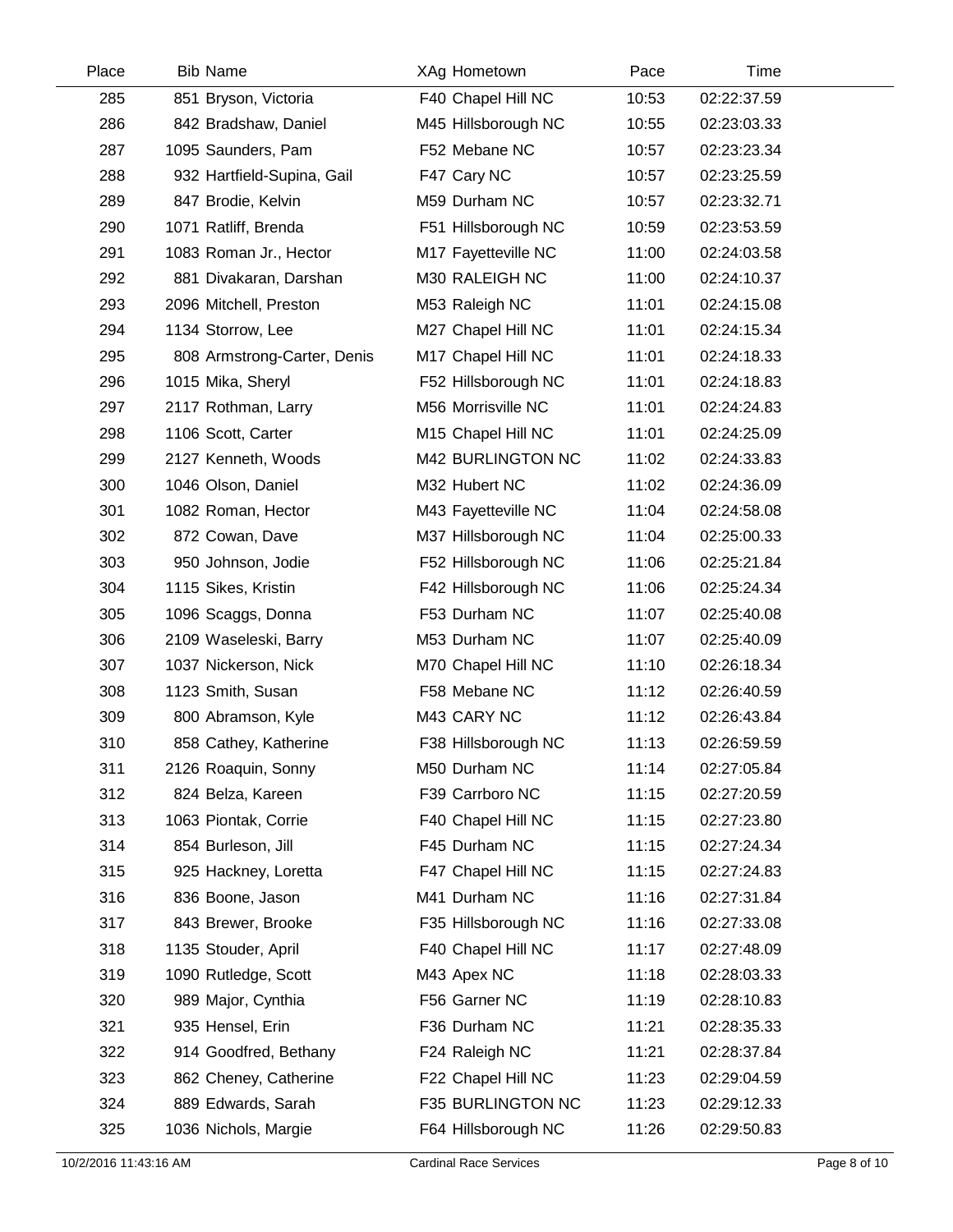| Place | <b>Bib Name</b>           | XAg Hometown         | Pace  | Time        |  |
|-------|---------------------------|----------------------|-------|-------------|--|
| 326   | 877 Daniels, Steven       | M44 Efland NC        | 11:27 | 02:29:55.87 |  |
| 327   | 837 Boone, Joan           | F63 Efland NC        | 11:27 | 02:30:00.09 |  |
| 328   | 1156 Tubergen, Matt       | M33 Hillsborough NC  | 11:28 | 02:30:11.34 |  |
| 329   | 961 Kitt, Michelle        | F41 Glen Allen VA    | 11:28 | 02:30:17.83 |  |
| 330   | 1152 Totty, Heather       | F30 Hillsborough NC  | 11:30 | 02:30:43.09 |  |
| 331   | 915 Goodfred, Randy       | M51 Durham NC        | 11:31 | 02:30:57.08 |  |
| 332   | 933 Hartman, Allison      | F26 Durham NC        | 11:32 | 02:31:06.84 |  |
| 333   | 1003 McCurry, Alice       | F34 Efland NC        | 11:35 | 02:31:43.34 |  |
| 334   | 1199 Zavaleta, Matthew    | M22 Carrboro NC      | 11:37 | 02:32:04.59 |  |
| 335   | 1005 McGlothlin, Julie    | F52 Hillsborough NC  | 11:37 | 02:32:11.60 |  |
| 336   | 1077 Roberts, Lynn        | F54 Hillsborough NC  | 11:37 | 02:32:11.60 |  |
| 337   | 2079 Crummett, Bobbi      | F55 Chapel Hill NC   | 11:38 | 02:32:27.83 |  |
| 338   | 997 Maupin, Billy         | M44 Haw River NC     | 11:39 | 02:32:36.34 |  |
| 339   | 1188 Willis, Monte        | M47 Chapel Hill NC   | 11:41 | 02:32:56.59 |  |
| 340   | 910 Gibson, Melody        | F42 Durham NC        | 11:41 | 02:33:02.08 |  |
| 341   | 1010 Mclaughlin, Jessica  | F40 Creedmoor NC     | 11:41 | 02:33:07.33 |  |
| 342   | 1117 Sikes, Tommy         | M45 Hillsborough NC  | 11:43 | 02:33:28.84 |  |
| 343   | 1171 Weaver, Jenn         | F42 Hillsborough NC  | 11:45 | 02:33:49.08 |  |
| 344   | 880 DePeal, Thomas        | M49 Durham NC        | 11:45 | 02:33:53.59 |  |
| 345   | 879 DePeal, Lesa          | F47 Durham NC        | 11:45 | 02:33:53.59 |  |
| 346   | 936 Herold, Beth          | F49 Hillsborough NC  | 11:45 | 02:33:55.84 |  |
| 347   | 1154 Trost, Bill          | M45 Hillsborough NC  | 11:46 | 02:34:15.09 |  |
| 348   | 1035 Nelson, Marty        | F48 Hillsborough NC  | 11:46 | 02:34:15.10 |  |
| 349   | 1029 Murray, Meredith     | F35 Durham NC        | 11:48 | 02:34:37.08 |  |
| 350   | 1002 McCormick, Stephanie | F21 WILSON NC        | 11:49 | 02:34:42.09 |  |
| 351   | 1109 Seeley, Kristyn      | F38 Mebane NC        | 11:50 | 02:34:55.84 |  |
| 352   | 941 Horton, Julie         | F60 Chapel Hill NC   | 11:57 | 02:36:34.34 |  |
| 353   | 1011 McQueen, Jeffrey     | M54 Hillsborough NC  | 12:02 | 02:37:35.58 |  |
| 354   | 2047 Faccidomo, Sara      | F40                  | 12:02 | 02:37:40.84 |  |
| 355   | 1184 Whittington, Julie   | F50 Winston-Salem NC | 12:02 | 02:37:41.05 |  |
| 356   | 809 Athey, Sandra         | F35 Durham NC        | 12:05 | 02:38:14.08 |  |
| 357   | 1021 Moon, Mona           | F50 Raleigh NC       | 12:08 | 02:39:01.84 |  |
| 358   | 1181 Whitt, Bess          | F63 Hurdle Mills NC  | 12:17 | 02:40:49.09 |  |
| 359   | 964 Kornegay, Cheryl      | F34 Durham NC        | 12:19 | 02:41:15.74 |  |
| 360   | 917 Granata, Jodi         | F40 Hillsborough NC  | 12:19 | 02:41:16.33 |  |
| 361   | 926 Hamilton, Alexandra   | F23 Winston Salem NC | 12:21 | 02:41:49.08 |  |
| 362   | 865 Cleland, George       | M23 Winston Salem NC | 12:21 | 02:41:49.56 |  |
| 363   | 927 Hamilton, Larry       | M60 Winston-Salem NC | 12:22 | 02:41:53.83 |  |
| 364   | 918 Green, Cheryl         | F47                  | 12:22 | 02:42:05.58 |  |
| 365   | 1027 Mulvihill, Antonia   | F <sub>54</sub>      | 12:25 | 02:42:37.33 |  |
| 366   | 1189 Willis-McLamb, Amy   | F39 Efland NC        | 12:28 | 02:43:12.83 |  |